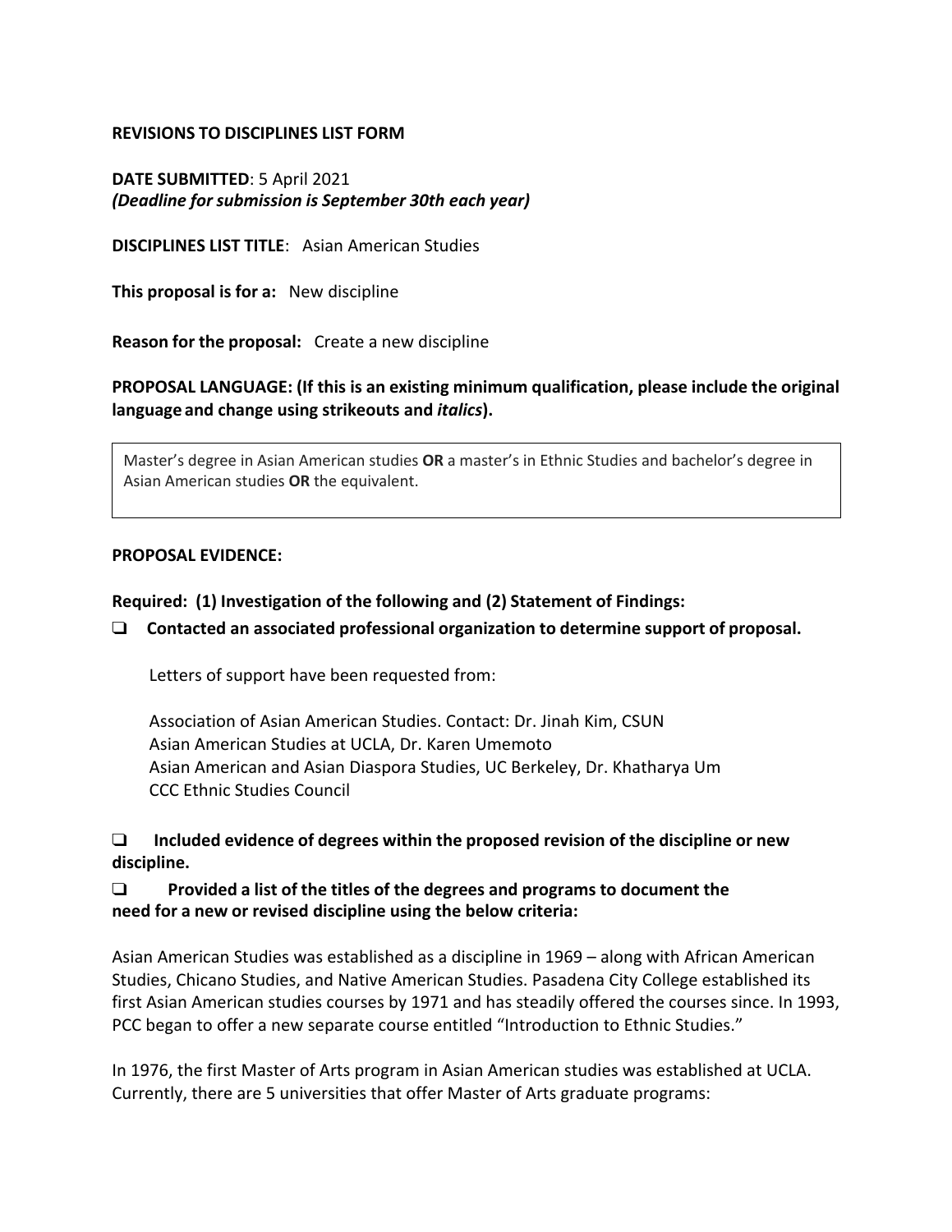- 1. Asian American Studies, UCLA
- 2. Asian American Studies, San Francisco State University
- 3. Asian American Studies, UC Irvine
- 4. Contemporary Asian and Asian American Studies, Stony Brook University, SUNY
- 5. Asian and Asian American Studies, Binghamton University, SUNY

This is a partial list known to have a Bachelor of Arts program in Asian American Studies:

Asian American Studies, Stanford University Asian American Studies, UCLA Asian American Studies, University of Southern California Asian American Studies, UC Berkeley Asian American Studies, San Francisco State University Asian American Studies, UC Irvine Asian American Studies, UC Santa Barbara Asian American Studies, UC Davis Asian American Studies, Pomona College Asian American Studies, New York University

### ! **Provided evidence of statewide need to show that a change is necessary and is not merely a response to a unique need of one college, district or region.**

In the past, ASCCC Disciplines List grouped Asian American studies in "Ethnic Studies." But as ethnic studies grew into a separate field, and as African American studies and Chicano studies grew into separate fields in the last fifty years, it is necessary for both Asian American studies and Native American studies to also be listed separately and distinctly.

In the California Community College system of 116 campuses, about 15% of the student population is of Asian Pacific descent. This includes City College of San Francisco with a 35% Asian American student population, Pasadena City College with a 24% Asian American student population, and San Diego Community College with a 10% Asian Pacific population.

In the California Community College system, this is a partial list of campuses that have Asian American studies courses. There is a wide range of region:

> Berkeley Community College City College of San Francisco Chabot College De Anza Community College East Los Angeles College El Camino College Evergreen Valley College Fresno City College Glendale Community College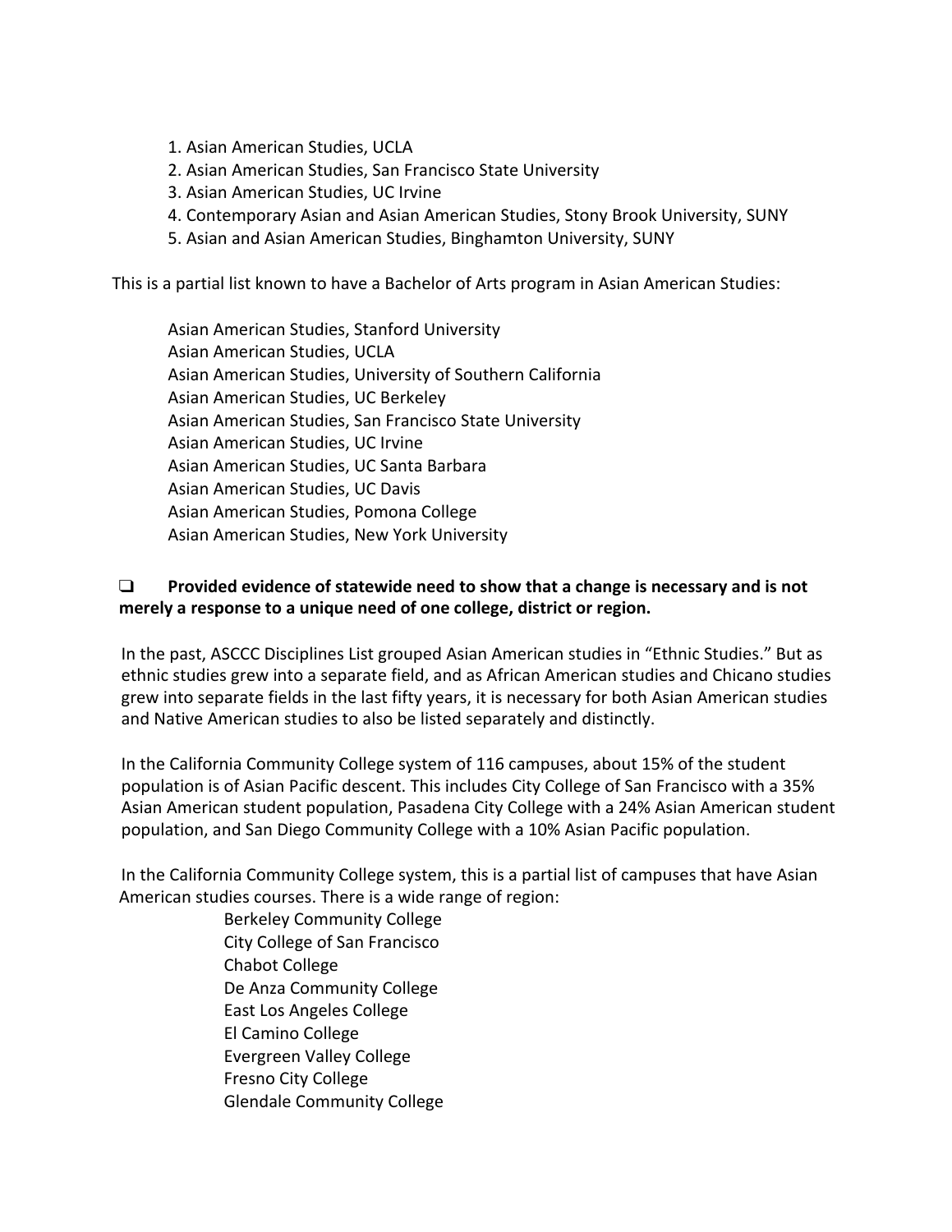Laney College Los Angeles City College Merritt College Monterey Peninsula College Mt. San Antonio College Pasadena City College Sacramento City College San Diego City College San Diego Mesa College San Diego Miramar College San Jose Community College Santa Monica College Southwestern College

# ! **Included a discipline seconder from another district**

- Sang Chi, Santa Monica College chi\_sang@smc.edu> (310)434-4890
- Roger Viet Chung, Laney College rchung@peralta.edu
- Angelina Fa, City College of San Francisco  $afa@ccs f.edu$  (415)239-3865
- Cindy Huynh, San Jose Community College Cindy. Huynh $\omega$ sjcc.edu (408)298-2181 x 3592
- Richard Kamei, Glendale Community College rkamei@glendale.edu (818)240-1000 x 3029
- Susie Ling, Pasadena City College shling@pasadena.edu (626)585-7335
- Melissa-Ann Nievera-Lozana, Evergreen College, Melissa-Ann.Nievera-Lozano@evc.edu

## ! **Explained the impact of proposal across the state using a list of pro and con arguments and included refutation of the con arguments**

## PRO ARGUMENTS

1. Asian American studies at California's community colleges will be positively impacted by the CSU Area F Ethnic Studies requirement.

2. With MQs having been separately established for African American studies and Latina/o, Chicanx studies recently, it is necessary to have parallelism with Asian American studies and Native American studies.

3. Both the fields of Asian American studies and ethnic studies have established different trajectories in the last 50 years.

4. Both the fields of Asian American studies and ethnic studies have grown tremendously in the last 50 years in the California Community Colleges system and in academia.

## CON ARGUMENTS

1. Asian American studies is interdisciplinary and not a separate field from ethnic studies.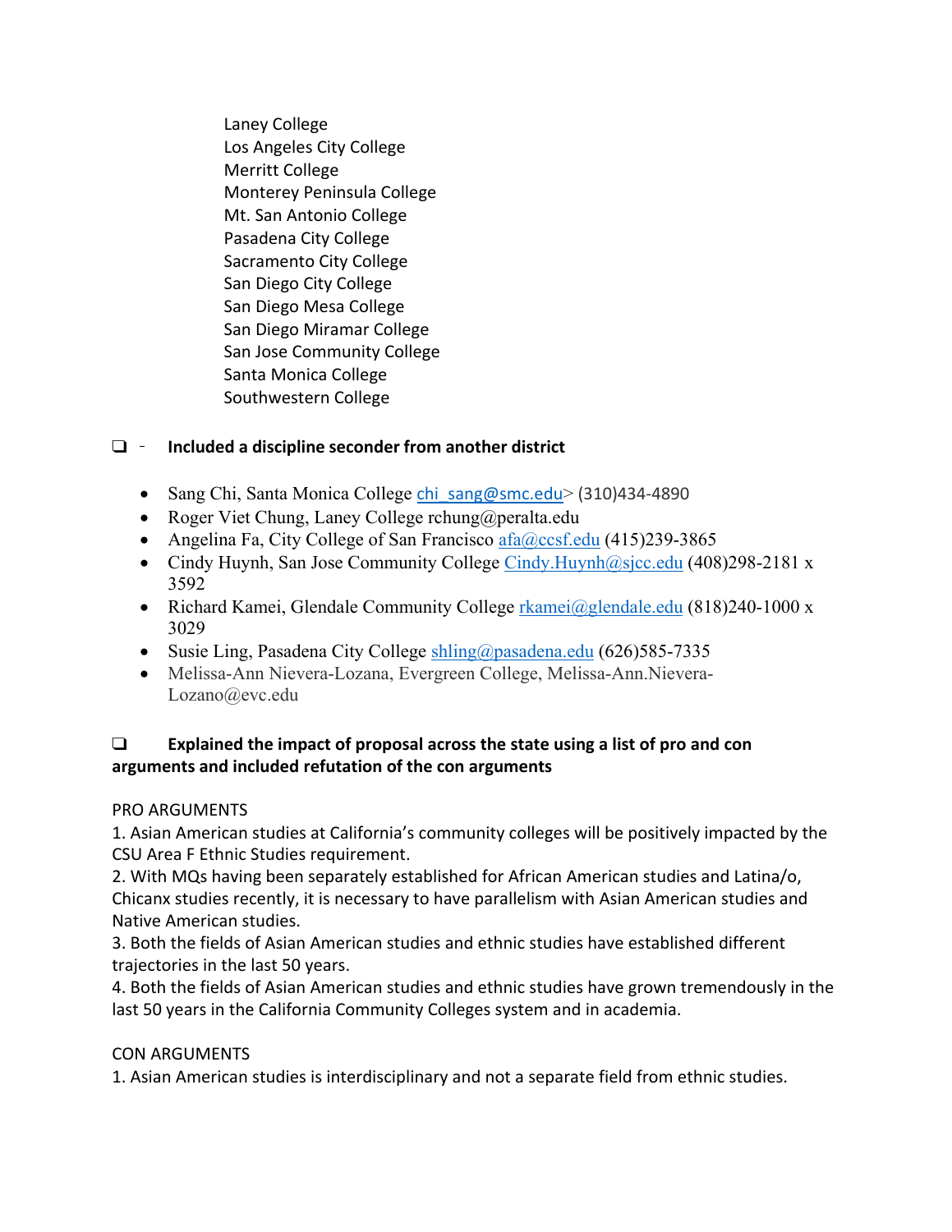Refutation: Asian American studies is a formal field recognized by academia in the last 50 years. Asian American studies has its own historiography and its own theoretical and methodological frameworks, but it shares affinities with African American studies, Chicanx studies, Native American studies, and ethnic studies. While Asian American studies may not have as strong a national presence of African American studies, it is not "new" scholarship.

# ! **Provided other evidence, such as significant changes to the field, that requires a change to the Disciplines List.**

## **SUBMISSION**

**Contact person (author of proposal):** Susie Ling

**Phone number (please provide at least two numbers and indicate if cell/home/work, etc.):** (626)309-1337 (cell), (626)585-7335 (office)

**Email address**: shling@pasadena.edu

# **Seconder (must be from another District):**

- Sang Chi, Santa Monica College chi\_sang@smc.edu> (310)434-4890
- Roger Viet Chung, Laney College rchung@peralta.edu
- Angelina Fa, City College of San Francisco  $afa@ccs f.edu$  (415)239-3865
- Cindy Huynh, San Jose Community College  $Cindy$ . Huynh $@s$ jcc.edu (408)298-2181 x 3592
- Richard Kamei, Glendale Community College rkamei@glendale.edu (818)240-1000 x 3029
- Susie Ling, Pasadena City College shling@pasadena.edu (626)585-7335
- Melissa-Ann Nievera-Lozana, Evergreen College, Melissa-Ann.Nievera-Lozano@evc.edu

**Phone number (please provide at least two numbers and indicate if cell/home/work, etc.)**: (see above)

**Email address:** (see above)

| Signature of College Academic Senate President <sup>4</sup> Matt Henes |
|------------------------------------------------------------------------|
| college: Posadena City College                                         |
| Email address: Mt he nes @pasadena. edu                                |
| Date approved by College Academic Senate:                              |

**OR**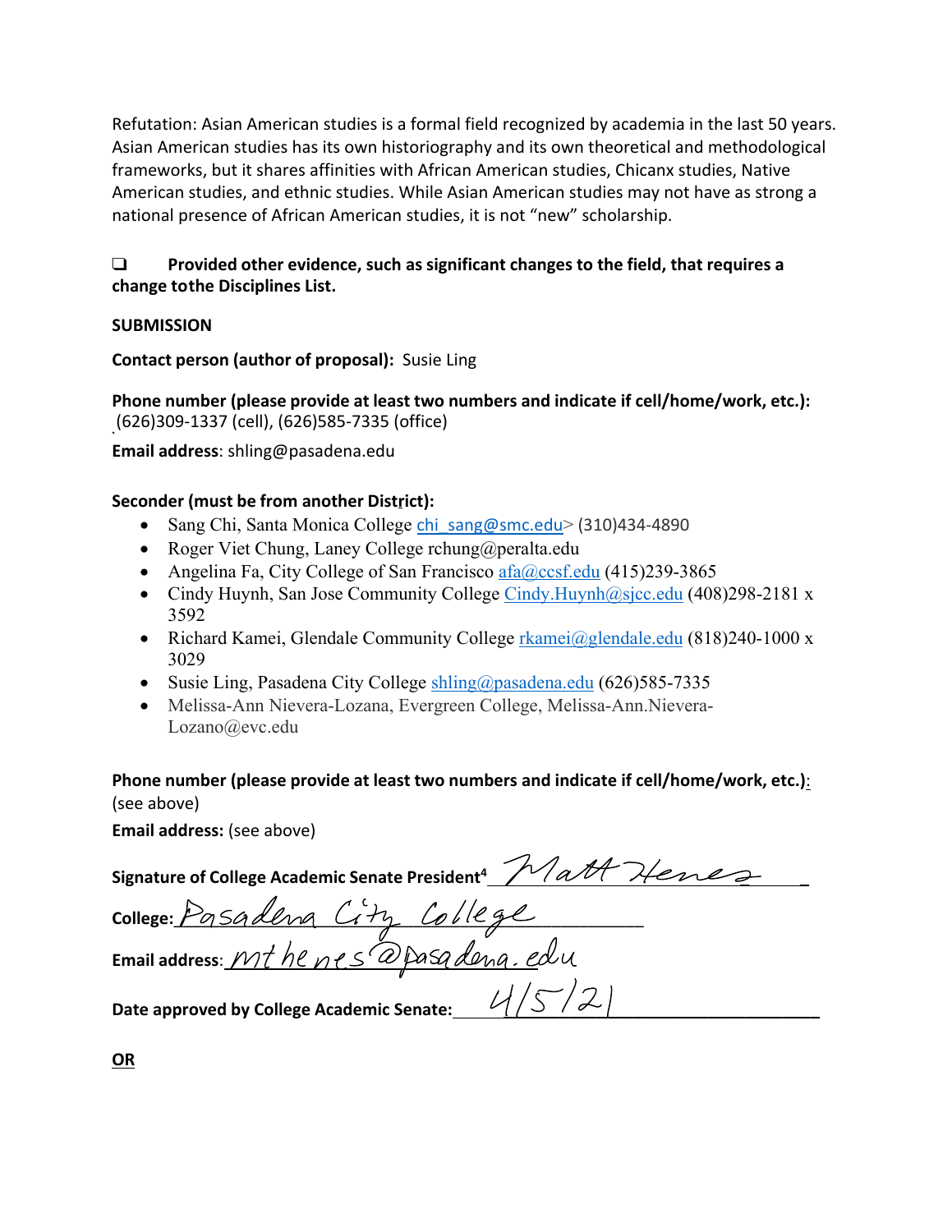| Organization                   | <b>President</b> |
|--------------------------------|------------------|
| <b>Phone for President:</b>    |                  |
|                                |                  |
| Date Approved by Organization: |                  |

**RETURN FORM TO:**

 $\ddot{\phantom{a}}$ 

| The Academic Senate for California Community Colleges |
|-------------------------------------------------------|
| One Capitol Mall, Suite 340, Sacramento, CA 95814     |
| Email: disciplineslist@asccc.org                      |

<sup>4</sup> By signing this document, the Senate President is certifying that the required investigation and statement of findings have been sufficiently addressed.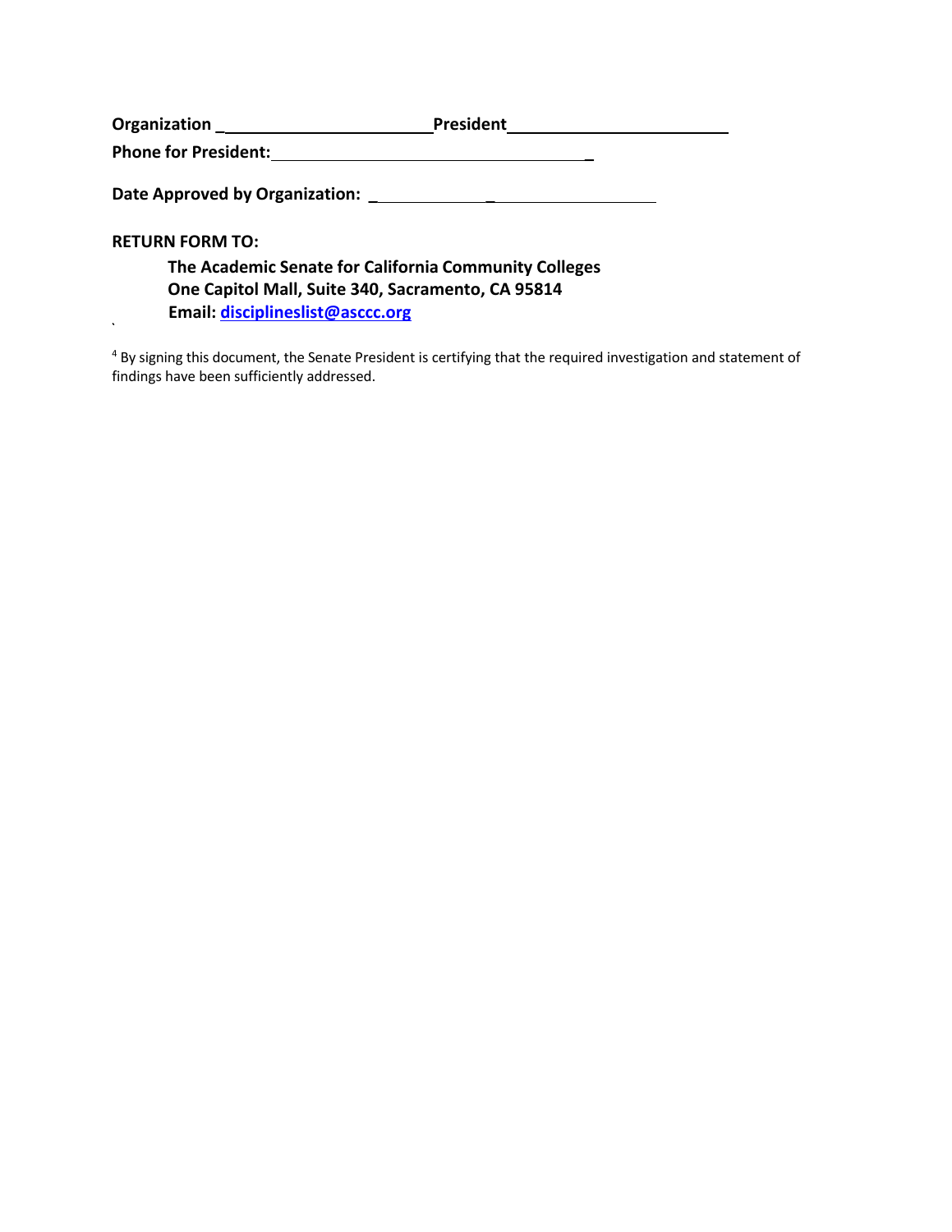#### **UNIVERSITY OF CALIFORNIA, LOS ANGELES**

**UCLA** SANTA BARBARA • SANTA CRUZ

BERKELEY • DAVIS • MERCED • IRVINE • LOS ANGELES • RIVERSIDE • SAN DIEGO • SAN FRANCISCO

March 17, 2021

To: California Community Colleges Academic Senate Board

Re: Revisions to the CCC Minimum Qualifications Handbook: Asian American Studies

I have read and understood the 2021 proposal to add "Asian American studies" to the CCC Minimum Qualifications Handbook. It is essential that Asian American studies be recognized by the CCC as a separate and growing field of academic endeavor.

At UCLA, Asian American studies was established in 1969. In 1976, we established the Master of Arts program and then in 1994 we launched the Bachelor of Arts program. Among dozens of book publications, we also publish *Amerasia Journal* (since 1973), a flagship journal in the field, and *Asian American and Pacific Islander Nexus*, an applied journal. Our Center has 60 affiliated faculty who teach or do research on AAPI populations.

At UCLA, our Asian American studies program is divided into two units:

- Asian American Studies Department (academic degree programs) https://asianam.ucla.edu/
- Asian American Studies Center (research, programs, student and community engagement)

http://www.aasc.ucla.edu/

The field of Asian American Studies has flourished over the past five decades with a rich volume of scholarship, highly accomplished scholars and alumni, and excellent programs at major universities across the country.

I do hope that equal consideration and support will be afforded to Asian American Studies degrees, certifications and other indicators of training and education in this important area of teaching and knowledge production.

With best regards,

Coreal feed

Karen Umemoto, Ph.D. Helen and Morgan Chu Chair and Director Asian American Studies Center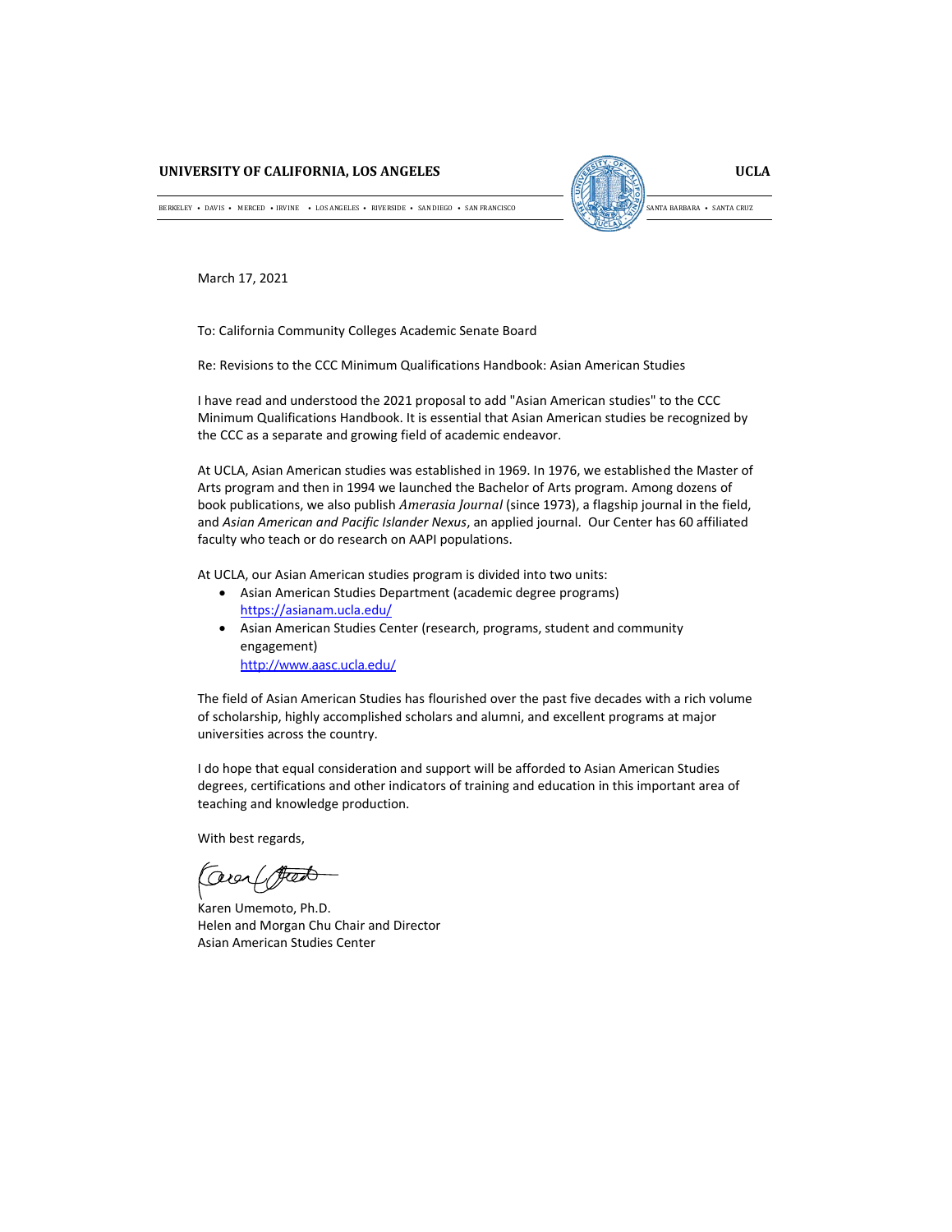

March 24, 2021 To: California Community Colleges Academic Senate Board Re: Revisions to Asian American Studies, CCC Minimum Qualifications Handbook

The California Community Colleges Ethnic Studies Faculty Council represents faculty teaching African American Studies, Asian American Studies, Chicana/o/x Studies, Native American Studies and Ethnic Studies at Community Colleges throughout the state of California.

Our leadership includes faculty who helped to create the California Community College Minimum Qualifications for both African American Studies and Chicano Studies. It is now time to complete the task and create Minimum Qualifications for Asian American Studies and Native American Studies.

I am writing to support the proposal to add "Asian American Studies" to the CCC Minimum Qualifications Handbook. It is critical that Asian American studies be recognized by CCC as a separate and growing field of academic endeavor. Asian American Studies has been taught in California since the late 1960s. UCLA has offered a Master's degree program in Asian American Studies since 1976. As CCC implements the mandates of CSU Area F, Asian American Studies will be taught at a growing number of campuses throughout the state.

Please grant Asian American Studies the independent recognition which has already been given to African American Studies and Chicano Studies.

Sincerely,

Melissa Moreno, PhD Chair, CCC Ethnic Studies Council Professor of Ethnic Studies, Woodland Community College